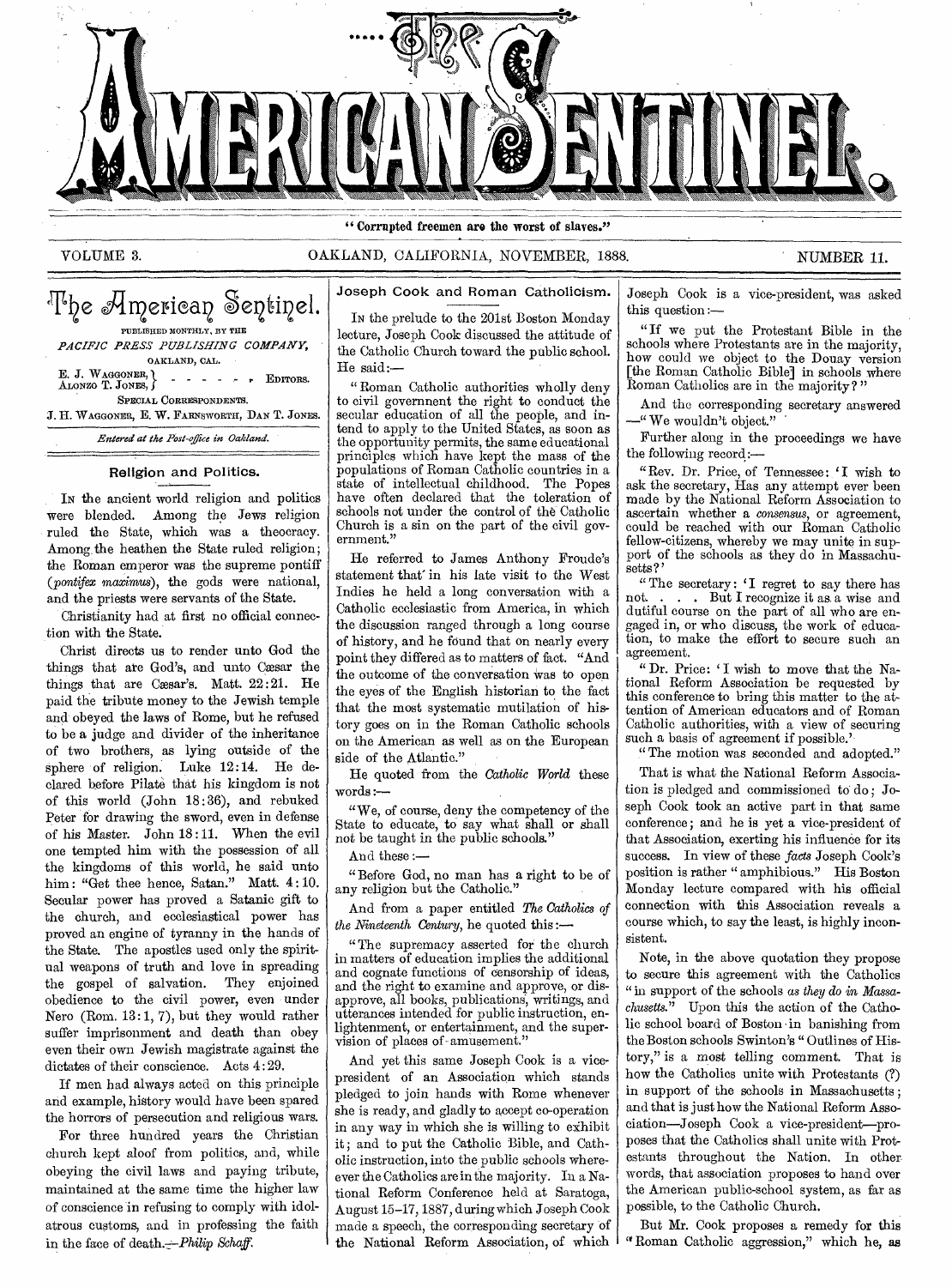vice-president of the National Reform Association, is helping forward ; and it is this :—

" We must teach in the common schools, in an unsectarian way, the broad, undisputed principles of morals and religion as to which good men agree, and thus stop the mouths of those who say that the American common schools may be justly called godless.

That is, he will cure the disease either by increasing it, or by introducing another not quite so bad at first, but with the moral certainty that it will soon grow fully as bad.

Teach in the schools, says Mr. Cook, those " principles of morals and religion as to which good men agree ; " *that is,* the " good men" of all denominations, of course, because the teaching is to be wholly unsectarian. And these good men would certainly be the representative men of the different denominations, as Dr. Schaff, in telling what parts of the Bible should be taught, says :—

"A competent committee of clergymen and laymen of all denominations could make a judicious selection which would satisfy every reasonable demand."

That gives it wholly to the church to say what shall or shall not be taught in the public schools ; and that is precisely the declaration of the Catholic Church as quoted from the *Catholic World* by Joseph Cook himself. If Mr. Cook would confine to Protestants the exercise of this prerogative that is not much relief, for the principle is the same as the Catholic, and the exercise of it by a Protestant censorship would be scarcely less unbearable than by a Catholic censorship.

But it could not be confined even to a Protestant censorship; for Senator Blair's proposed Constitutional Amendment, which Joseph Cook heartily indorses, distinctly specifies " the *Christian* religion." Now the leading Protestants acknowledge the Catholic to he an important branch of the Christian religion. Therefore, amongst these " good men" suggested by Mr. Cook, and that "competent committee of clergymen and laymen " mentioned by Dr. Schaff, there would assuredly be numbered "good" Cardinal Gibbons, and a troop of "good" archbishops and bishops of the Catholic Church. And when it shall have been decided and settled just what principles of religion shall be taught in the public schools, they will be such principles as will be satisfactory to the Catholic Church, which will only open the way for the Catholic Church to enter the public school and teach the Catholic religion at the public expense.' And that is precisely what Joseph Cook's "remedy " amounts to—it only fastens the disease more firmly upon the victim.

As the principle laid down by him is essentially Catholic, it was hardly to be expected that he would leave the subject without supporting his Catholic principle by Catholic doctrine and argument, accordingly he says :—

"With a rule excusing children from any religious exercise to which their parents object, the private right of conscience need not come into conflict with public rights. It is a legal principle that where the right of society and the right of the individual come into conflict, the former is deemed paramount. We need not insist on making religious exercises

compulsory against the will of parents; but it is preposterous to suppose that because a Jew objects to our Sabbath laws therefore we must repeal the Sabbath laws for the whole Nation. Shall we' allow the fly to rule the coach-wheel upon which he happens to sit? "

Any public speaker who would count, even by comparison, the consciences and the rights of men, as worthy of no more consideration than a fly, ought not to be listened to. But such views of the consciences and the rights of the minority haye ever been those of the National Reformers, and although Mr. Cook has been a vice-president of the National Reform Association only about two years, he appears already to be entirely worthy of the position. These views moreover are being popularized very fast by the influential politico-religious leaders, such as Joseph Cook and his W. C. T. U.-Prohibition-National-Reform *confrères*. A. T. J.

# **al,• -4-**  That Banished Book.

By the exclusion of that little book from the public schools of Boston, there has been revived considerable notice of the subject of indulgences. We have owned, for a number of years, a copy of the little book that has caused all this stir—Swinton's " Outlines of the World's History." The passage that has shut out the book, and a teacher with it, from the public schools of Boston, is as follows:—

" When Leo X. came to the Papal chair, he found the treasury of the church exhausted by the ambitious projects of his predecessors. He therefore had recourse to every means which ingenuity could devise for recruiting his exhausted finances, and among these he adopted an extensive sale of *indulgences,* which in former ages had been a source of large profits to the church. The Dominican friars, having obtained a monopoly of the sale in Germany, employed as their agent Tetzel, one of their own order, who carried on the traffic in a manner that was very offensive, and especially so to the Augustinian friars."

To this paragraph in the book there is added the following note:—

" These indulgences were, in the early ages of the church, remissions of the penances imposed upon persons whose sins had brought scandal on the community. But in process of time they were represented as actual pardons of guilt, and the purchaser of indulgence was said to be delivered from all his sins."

Now we should like for anybody candidly to state where there is anything said in this that should subject the book to banishment from the public schools. It is simply a statement of facts, and a very mild statement at that. Whether the treasury of the church had been exhausted by the ambitious projects of Leo's predecessors; or whether it was exhausted by his predecessors at all, is a question upon which it is not necessary to enter, because it is not germane to the subject. The main question is one of simple fact, Was the treasury exhausted ? and did that lead to the traffic in indulgences, which stirred up Luther, and led to the Reformation?

Leo's immediate predecessor, Julius II., had spent the whole time of his pontificate —a little more than nine years—in almost

constant wars, in some of which he led the troops himself and acted the part of general.

It was he who began the building of the Church of St. Peter at Rome; and he issued a bull granting indulgences to those who would contribute to the project. Although to sustain his wars and alliances the expenses of Julius were enormous, yet he did leave considerable treasure. But even though the treasury was not exhausted by his predecessors, it was easy enough for Leo X. to exhaust it, for he was almost a matchless spendthrift. Says Von Ranke

" That the Pope should ever keep a thousand ducats together was a thing as impossible,' says Francesco Vettori of this pontiff, as that a stone should of its own will take to flying through the air.' He has been reproached with having spent the revenues of three Popes: that of his predecessor, from whom he inherited a considerable treasure, his own, and that of his successor, to whom he bequeathed a mass of debt."—History *of the Popes, book 4, sec. 2.* 

Says Lawrence :—

"He was the spendthrift son of an opulent parent; he became the wasteful master of the resources of the church." "It was because Leo was a splendid spendthrift, that we have the Reformation through Luther. The Pope was soon again impoverished and in debt. He never thought of the cost of anything; he was lavish without reflection. His wars, intrigues, his artists and architects, his friends, but above all the miserable Lorenzo [his nephew], exhausted his fine revenues; and his treasury must again be supplied. When he was in want, Leo was never scrupulous as to the means by which he retrieved his affairs; he robbed, he defrauded, he begged; he drew contributions from all Europe for a Turkish war, which all Europe knew had been spent upon Lorenzo ; he collected large sums for rebuilding St. Peter's, which were all expended in the same way; in fine, Leo early exhausted all his spiritual arts as well as his *treasury."—Historical Studies, pp. 66,* 77.

The "Encyclopedia Britannica" says that Leo " bequeathed his successors a religious schism and a bankrupt church;" that "his profusion had impoverished the church, and indirectly occasioned the destruction of her visible unity."—Art. *Leo X.* It is a fact, therefore, that the Papal treasury was exhausted.

Now to the second question of fact, Did this lead to the sale of indulgences ? Before his coronation as Pope, Leo had entered into an engagement "to issue no brief for collecting money for the repair of St. Peter's; " but neither that, nor anything else, was allowed to stand in the way when he wanted money. Says D'Aubigne :—

"Leo was greatly in need of money. His cousin, Cardinal Pucci, as skillful in the art 'of hoarding as Leo in that of lavishing, advised him to have recourse to indulgences. Accordingly, the Pope published a bull announcing a general indulgence, the proceeds of which were, he said, to be employed in the erection of the Church of St. Peter, that monument of sacerdotal magnificence. In a letter, dated at Rome, under the seal of the fisherman, in November, 1517, Leo applies to his commissary of indulgences for one hundred and forty-seven ducats to pay for a manuscript of the thirty-third book of Livy. Of all the uses to which he put the money of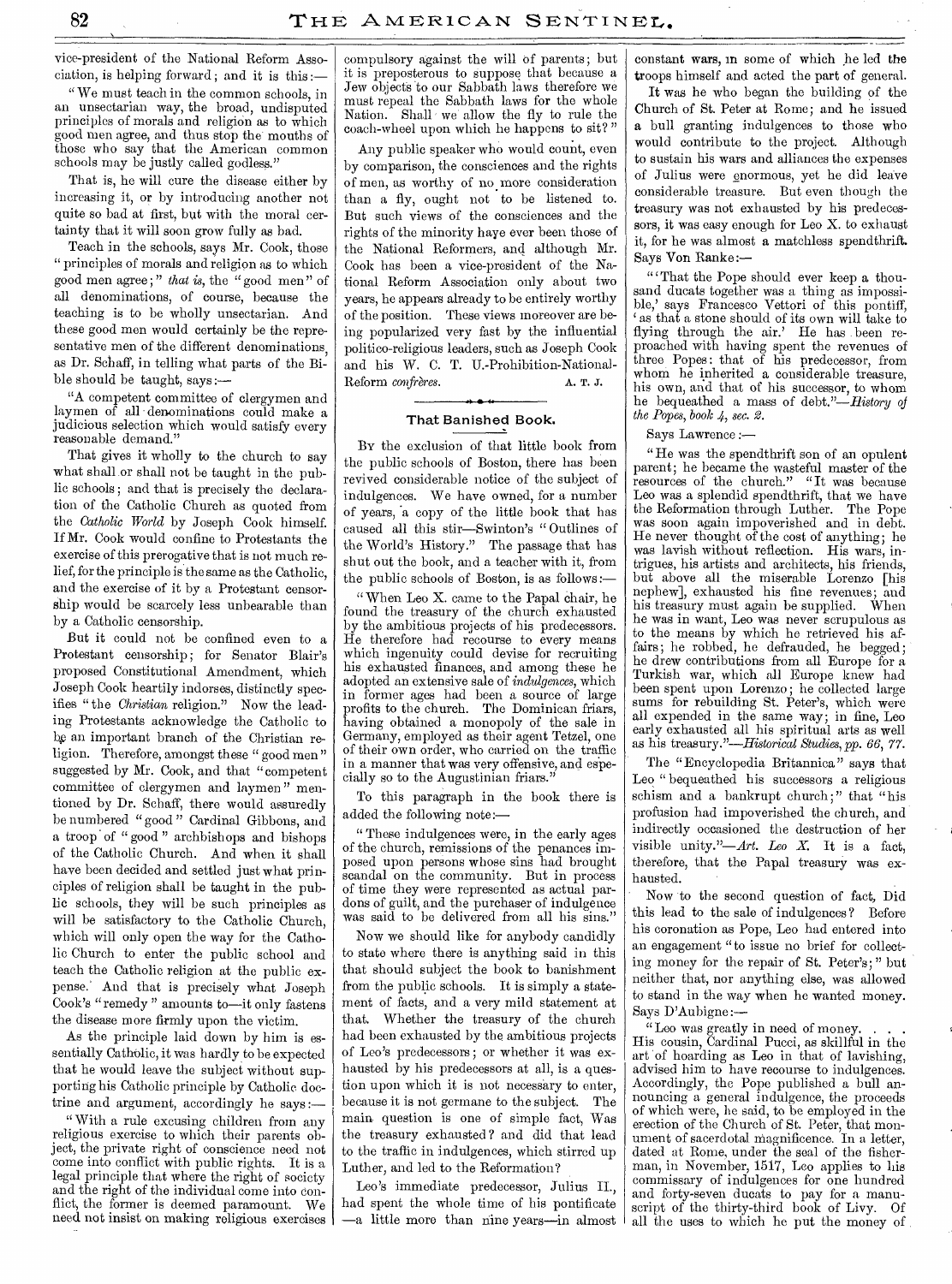the Germans, this was doubtless the best. Still, it was strange to deliver souls from purgatory, in order to purchase a manuscript history of the wars of the Roman people."— History of the Reformation, book 3, chap. 3.

Says Bower :—

"Leo, wanting to continue the magnificent structure of St. Peter's Church, begun by his predecessor Julius, but finding his coffers drained, chiefly by his own extravagance, in order to replenish them, granted, by a bull, a plenary indulgence, or remission of all sins, to such as should charitably contribute to that *work."—History of the Popes, under Leo X., A. D. 1517.* 

Says Macaulay:—

" It was to adorn Italy that the traffic in indulgences had been carried to that scandalous excess which had roused the indignation of *Luther."—Essays, Von Ranke.* 

And a Roman Catholic "History of the Church of God," written by B. J. Spalding, Roman Catholic priest, with a commendatory preface by Bishop Spalding, of Peoria, Ill., says:

"The incident which served as an opportunity for the breaking out of Luther's revolt, was the promulgation by Leo X. (1517) of a plenary [bull] indulgence, the alms attached to the gaining of which were to defray the expenses of a crusade against the Turks and aid in completing the magnificent basilica of St. Peter's at Rome. The Dominican Tetzel was appointed to preach this indulgence in Germany."—Page *506.* 

It is a fact, therefore, that the papal treasury was exhausted, and that Leo resorted to the sale of indulgences to replenish it.

Now to the third question of fact. The banished book says: "These indulgences were, in the early ages of the church, remissions of the penances imposed upon persons whose sins had brought scandal on the community." Notice, this does not say that indulgences were remissions of *sins,* but that they were remissions of the *penances,* or penalties, imposed upon persons *because of* their sins. Nor does it say *by whom* the penances were imposed. Now read the following definition of indulgence by Archbishop Purcell :—

"An indulgence is nothing more nor less than a remission of the temporal punishment which often remains attached to the sin, after the eternal guilt has been forgiven the sinner, on his sincere repentance. . . . The doctrine of indulgences is this: When a human being does everything in his power to atone for sin, God has left a power in the church, to remit a part or the entire of the temporal punishment due to *it."—Debate with Campbell, pp. 307, 308.* 

What Archbishop Purcell means by *"temporal punishment*," is precisely what Swinton's note means by *penances imposed;* for, to sustain his doctrine, the archbishop quoted 2 Cor. 2 : 6, 10, where Paul, speaking of that man who had been disfellowshiped, and had repented of his sin, says : " Sufficient to such a man is this *punishment, which was inflicted* [penance imposed] of many." "To whom ye forgive anything, I forgive also; for if I forgave anything, to whom I forgave it, for your sakes forgave I it in the person of Christ." Then the archbishop says:—

 $\mathbf{u}$  (In the person of Christ,' mark those

words, that he, in the person of Christ, forgave —what? Not the eternal guilt of the incestuous man—God alone can forgive that—but the temporal punishment; to restore him to the privileges of the church and Christian society."

Therefore it is demonstrated that Swinton's note in that book is precisely the same statement of the doctrine of indulgences as that given by an archbishop of the Catholic Church.

The other statement in the note is, that, "in process of time they [indulgences] were represented as actual pardons of guilt, and the purchaser of indulgence was said to be delivered from all his sins." Notice, this does not say that they *were* actual pardons *of* guilt, but only that they were *represented* as such. He does not say that the representation was true. It is but the statement of the fact that they were represented to be so and so. The note does not say that the purchaser of indulgence *was* delivered from all his sins ; nor does it say that the Catholic Church teaches or taught that it was so; it simply states the fact that the purchaser *was said* to be delivered from all his sins.

Now is it a fact that they were *represented*  as actual pardons of guilt? Says the " Encyclopedia Britannica :"—

"The doctrine of indulgences is singularly open to misunderstanding; and in its practical applications it has too often been used to sanction the most flagrant immorality." *Art. Indulgences.* 

If, therefore, that doctrine has been so used, will the Catholic Church say that indulgences were *never* represented as actual pardons of guilt? or that the purchaser was *never* said to be delivered from all sin? Will that church say that no person who ever handled or dispensed indulgences ever gave a wrong impression as to the precise effect of them? This of itself would show that in the words used there is no reproach cast upon the Catholic Church. But read the following. A Jesuit historian, quoted by D'Aubigne, speaking of the associates of Tetzel, the chief indulgence peddler, says :—

"Some of theke preachers failed not, as usual, to outrage the subject which they treated, and so to exaggerate the value of indulgences as *to make people suppose* they were sure of their own salvation, and of the deliverance of souls from purgatory, as soon as the money was *paid."—History of Reformation, book 3, chap. 1.* 

And the Catholic " History of the Church 'of God," before quoted, says :—

" There had been for some time abuses in the form of dispensing and preaching indulgences; pious bishops had pointed them out, and statesmen had protested against them. Tetzel did not altogether avoid the abuses, and later the Papal legate, Miltitz, sharply rebuked him for his indiscretions."—Id., *p. 506.* 

Now read the following words of Tetzel himself:—

" Think, then, that for each mortal sin you must, after confession and contrition; do penance for seven years, either in this life or in<br>purgatory. Now, how many mortal sins are Now, how many mortal sins are committed in one day—in one week? How many in a month—a year—a whole life? Ah! these sins are almost innumerable, and innumerable sufferings must be endured for

them in purgatory. And now, by means of these letters of indulgence, you can at once, *for life—in* all cases except four which are reserved to the Apostolic See—and afterwards at the hour of death, obtain a *full remission* of all your pains and *all your sins."* 

These words make positive the *fact* stated in Swinton's note that indulgences *were represented* to be actual pardons of guilt, and that the purchaser *was said* to be delivered from all sin. It is not sufficient for Catholics to say that such is not the teaching of the Catholic Church. The banished book does not say that such is or ever was the teaching of the Catholic Church. It simply says that such things "were represented," and "were said," and here are the words of Catholics showing that that is the fact.

So the case of the book and the Boston School Board stands just thus :-

1. The book says that at the time of Leo X. the Papal treasury Was exhausted: and that is a historical fact.

2. The book says that to recruit his exhausted finances, he adopted an extensive sale of indulgences : and that is a historical fact.

3. The book says that indulgences were remissions of the penances imposed upon persons because of their sins : and that is a doctrinal fact of the Catholic teaching according to the words of a Catholic archbishop.

4. The book says that in process of time indulgences were represented as actual pardons of guilt: and that is a literal historical fact.

5. The book says 'the purchaser of indulgence was said to be delivered from all his sins: and that is the literal historical fact as to what was said.

All of which conclusively demonstrates that the action of the Boston School Board in banishing that book from the public schools, rests not upon the slightest particle of justice or reason, but is wholly an exhibition of that arbitrary and unreasoning despotism which is characteristic of the Papacy everywhere that it secures enough power to make itself felt. It demonstrates the fact that it is not the statements in the book that the Catholics hate, so much as it is that they hate everything that is not subject to the despotic authority of Rome. For if historical facts in regard to which both Catholic and Protestant authorities agree, cannot be taught in the public schools without the interference of Rome, then what *can* be taught there without her *dictation?* 

That everyone may see for himself how the matter stood we append a copy of the indulgence that was actually sold by Tetzel. Here it is :—

" May our Lord Jesus Christ have pity on thee, N<sub>n</sub> ' <sup>M</sup><sub>1</sub>' M<sub>n</sub>, and absolve thee by the merit of his most holy passion. And I, in virtue of the apostolic power intrusted to me, absolve thee from all ecclesiastical censures, judgments, and penalties, which thou mayest have deserved; moreover, from all the excesses, sins, and crimes, which thou mayest have committed, how great and enormous soever they may have been, and for whatever cause, even should they have been reserved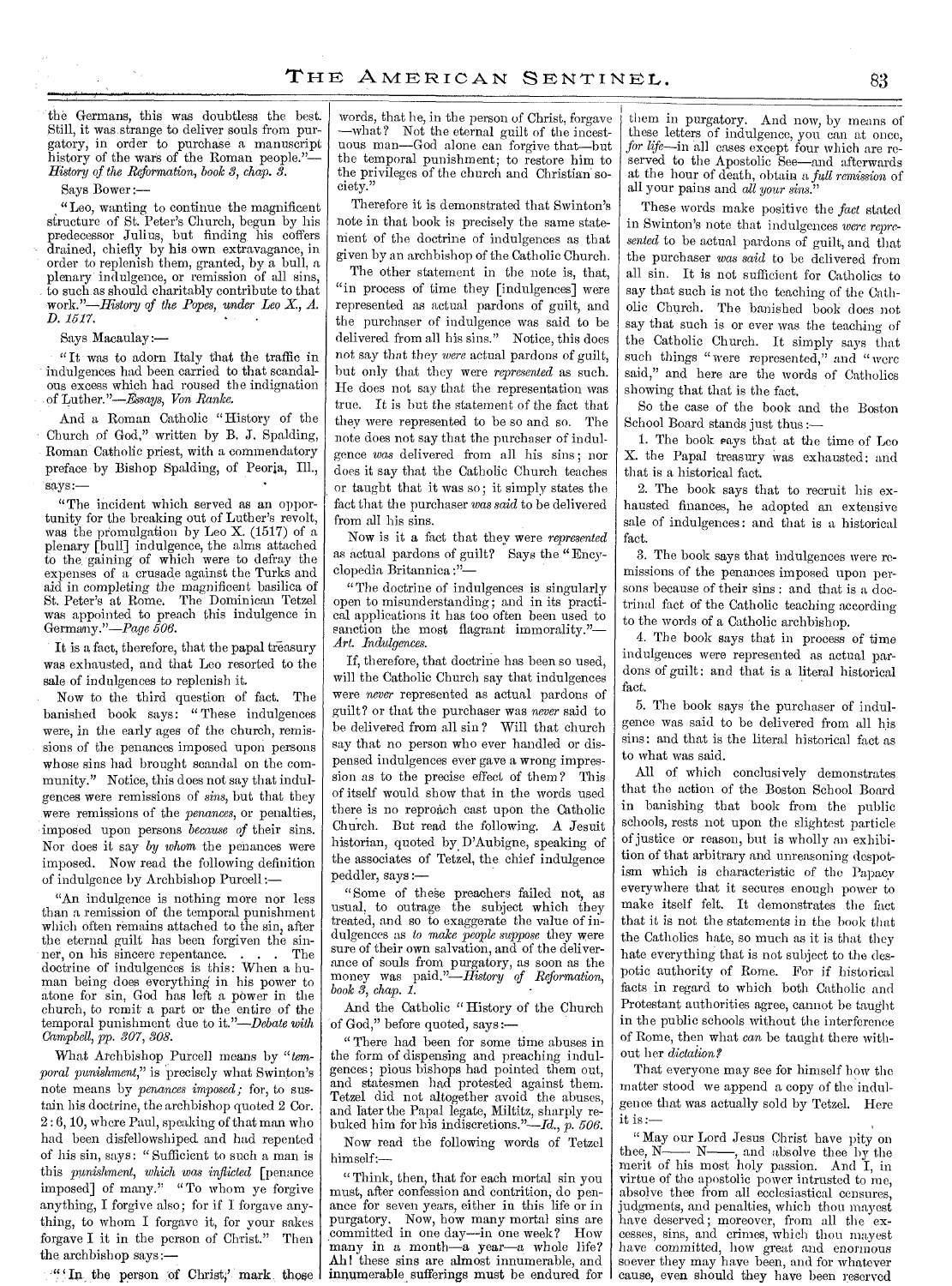to our most holy father the Pope, and to the apostolic See. I efface all the marks of disability, and all the notes of infamy which thou mayest have incurred on this occasion. I remit the pains which thou shouldst have to endure in purgatory. I render thee anew a partaker in the sacraments of the church. I again incorporate thee into the communion of saints, and re-establish thee in the innocence and purity in which thou wert at the hour of thy baptism; so that, at the moment of thy death, the gate of entrance to the place of pains and torments will be shut to thee; and, on the contrary, the gate which leads to the heavenly paradise, will be opened to thee. If thou art not to die soon, this grace will remain unimpaired till thy last hour arrive. In the name of the Father, and of the Son, and of the Holy Spirit. Amen. " Friar John Tetzel, commissary, has signed

it with his own *hand."—D'Aubigne, History*  of Reformation, book 3, chap. 1. **A. T. J.** 

# Jonathan Edwards's Speech.

[THIS speech was delivered at the National Convention of the National Reform Association, held in New York City, February 26, 27, 1873. It is part of the published proceedings of that convention, and, together with the other speeches, is circulated to this very day, as representative National Reform literature. Although extracts have previously been made from it in the SENTINEL, we publish a large portion of it at the present time, in order that our readers may feel fully assured that there is necessity for just such work as the SENTINEL is doing; and that in opposing what is miscalled National Reform, we are opposing nothing but a scheme of wicked selfishness. The few comments that we make will be found in brackets. E. J. w.]

We want State and Religion—and we are going to have it. It shall be that so far as the affairs of State require Religion, it shall be revealed Religion, the Religion of Jesus Christ. The Christian oath. and Christian morality shall have in this land " an undeniable legal basis." We use the word Religion in its proper sense, as meaning a man's personal relation of faith and obedience to God. . . .

[What is Christian morality? It is simple Christianity. As Mr. Edwards says, it is " a man's personal relation of faith and obedience to God." And this takes in not simply outward acts, but the thoughts and intents of the heart. This is what Mr. Edwards and the National Reform Association want to see placed on " an undeniable legal basis." That is, the Christian religion and Christian morality shall be enforced by law. • A man's personal relation to God, in matters of faith and obedience, is to be interfered with by the law of the land. In reality, the National Reform Association proposes that no man shall have any direct, personal relation with God, but that he shall approach God only through the medium of the State, controlled by " the Church." In other words, the State Church is to be to the individual in the place of God. And what will that be but another Papacy, or an exact copy of the present one? Nothing else in the world.

But it will be asked, "How will it be poseible for the State to deal with Christian morality, since it has to do with the thoughts of the heart, and the faith which one holds? How can the laws take cognizance of a man's thoughts and personal belief? " In the very same way that the Papacy did, in whose steps the National Reform Association is following, and after which it is modeled. By means of the inquisition the church forced the mass of people to believe just what it wanted them to believe. Whenever a man was suspected of heresy, he was dragged into the secret chamber, and was stretched upon the rack. In most cases that succeeded in making him an obedient child of the church. Yes, the church will have ample power to deal with heretics when it has its dogmas fixed on an " undeniable legal basis." The rack, the thumbscrew, and the stake are wonderful promoters of " orthodoxy." To say that the National Reform theocracy when formed would not follow the Papacy in this respect just as much as in the formation of a man-made theocracy, is to say that men are now made of different material from what they were three hundred years ago. Religious persecution will be the necessary result of the success of the National Reform Association.]

Now, we are warned that to engraft this doctrine upon the Constitution will be found oppressive; that it will infringe the rights of conscience; and we are told that there are atheists, deists, Jews, and Seventh-day Baptists who would be sufferers under it. I accept it as a compliment that we are called upon to consider objections of this sort, if there be any ground for them. We are the conscience party, the free conscience party. We are the very people to be held responsible if we trespass upon the conscience of others. And it will be found that we do not intend to do this, and that we do not do it in fact. . .

The atheist is a man who denies the being of a God and a future life. To him mind and matter are the same, and time is the be-all and the end-all of consciousness and of character.

The deist admits God, but denies that he has any such personal, control over human affairs as we call providence, or that he ever manifests himself 'and. his will in a revelation.

The Jew admits God, providence, and revelation, but rejects the entire scheme of gospel redemption by Jesus Christ as sheer imagination, or, worse, sheer imposture.

The Seventh-day Baptists believe in God and Christianity, and are conjoined with the other members of this class by the accident of differing.with the mass of Christians upon the question of what precise day of the week shall be observed as holy.

These all are, for the occasion, and so far as our amendment is concerned, one class. They use the same arguments and the same tactics against us. They must be counted together, which we very much regret, but which we cannot help. The first named is the leader in the discontent and in the outcry—the atheist, to whom nothing is higher or more sacred than man, and nothing survives the tomb. It is his class. Its labors are almost wholly in his interest; its success would be almost wholly his triumph. The rest are adjuncts to him in this contest. They must be named from him; they must be treated as, for this question, one party. Now look at it—look at this controversy. The question is not between opinions that differ, but opinions that are opposite, that are cbntradictory, that mutually exclude each

other. It is between Christianity and infi-It is between theism and atheism, between the acknowledgment of a God and the denial that there is any God. We cannot too seriously ponder this, since the rights of conscience are held to be involved. The atheist does not believe in the soul; he denies that there is any such thing as conscience; yet he comes to those who confess both to insist upon his rights of conscience! I have a few plain, earnest words about all this.

I do not believe that every man is an atheist who says he is one. I distinguish between minds that doubt or deny the existence of God, and those who doubt or deny the sufficiency of the logic usually employed to prove it. And I love to think genuine atheism impossible to the human soul. But now bring forward your atheist, your man who confesses to neither God, angel, nor Spirit, your man who believes in all unbelief, and in nothing else, and I know at once what his position is. His religion is irreligion; his morals are only natural morals—the morals of the body, the animal in man, which, in his view, is all there is of man. His speculations do not .rove or float among the dreams of philosophy, but they run into the concrete forms of politics—into the platforms of parties and the enactments of Legislatures. Atheism is always political. What are the rights of the atheist? I would tolerate him as I would tolerate a poor lunatic, for in my view his mind is scarcely sound. So long as he 'does not rave, so long as he is not dangerous, I would tolerate him. I would tolerate him as I would a conspirator. The atheist is a dangerous man. He not only rejects and opposes my faith, but he aims to overturn every institution, and to dissolve every relationship growing out of my faith. He would destroy the very foundations, down everything, and build up nothing. But he shall be tolerated. He may live and go free, hold his lands and enjoy his home, he may 'even vote, but for any higher, more advanced citizenship, he is, as I hold, utterly disqualified. And we are aiming, not to increase, but to render definite his disqualification; to give to our Government and all our free institutions a guarantee that he shall never have control over them.

[In the above declarations, we have religious persecution defended as plainly as words can do so. Notice: The man who believes in God, the Bible, and the gospel of Jesus Christ, but who differs with the mass of professed Christians solely upon the question of what precise day of the week shall be observed as the Sabbath, is declared to be an atheist. The man who observes the seventh day of the week, instead of the first, is declared by this representative of the National Reform Association, to be an atheist, although he implicitly believes in God and the Bible, and trusts in Jesus Christ as his Saviour. He conscientiously observes the seventh day as a religious duty, and does it as an act of worship to the God who created "the heavens and the earth, the sea, and all that in them is," yet he is to be treated as an atheist. And what sort of treatment is the atheist to receive ? He is to be treated as a conspirator or a lunatic. That is, he is to be kept underground, and shut up. If he has the courage of his convictions, and attempts to teach others what he believes to be a matter of solemn obligation to God, he is " raving," and must be shut up as a dangerous man. One would suppose that Igna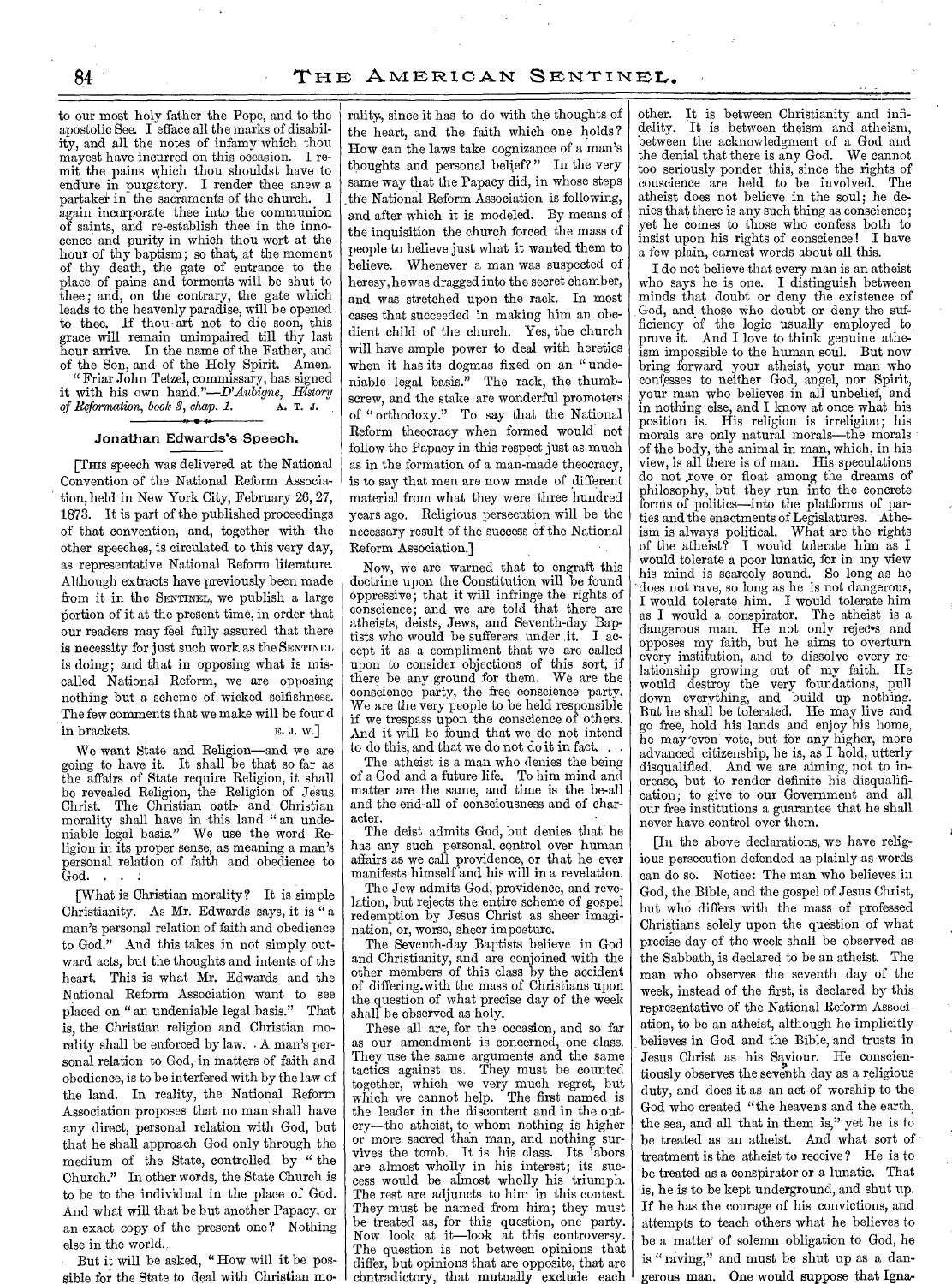tius Loyola must be the patron saint of the National Reform Association. Whatever plea its leaders make, they invariably run into religious persecution. That is the logic of National religion.]

Yes, to this extent I will tolerate the atheist, but no more. Why should I? The atheist does not tolerate me. He does not smile either in pity or in scorn upon my faith. He hates my faith, and he hates me for my faith. He is bent on exterminating me and my faith altogether. "Crush the wretch!" said Voltaire of my Saviour and his cause. And this is still the atheist's motto and his aim. I have received letters and tracts which show this very clearly. Were I to read to you the shocking blasphemies, the words of hate and of murder, which they contain, you would shudder in horror. He means to make all these words good among us as soon as he can. And I am asked to accord rights of conscience to a man who says to me, " Come, let me show you how I can use the knife with which I purpose one day to cut your throat." "Come, let me explain to you the force of some nitroglycerine which I have prepared to blow you up !" **I** can be as calm and as willing in the one case as in the other. And I am asked to tolerate the atheist's creed under peril of violating the rights of conscience. And this tolerating of atheism means, I suppose, that our Constitution and laws shall be so framed as to imply that there is as much of truth, probability, and good in atheism as in Christianity! Tolerate atheism in this sense, sir? Never, never! We know what atheism is, and what atheism does. We know what it builds, and how it operates with its "Natural Morals, its " Death an Eternal Sleep," its " Liberty, Equality, Fraternity." Twice, at least, in the world's history has it shown what it is capable of doing. Twice across the plains of gay and sunny France has it driven its car of progress, and the whole track has been rapine, and blasphemy, and blood.

[If this is a true specimen of National Reform Christianity, may we be delivered from it. That it is a fair representation, cannot be denied. Few, however, are so incautious as Mr. Edwards, in revealing the true inwardness of the scheme. The argument is, " The atheist does not tolerate me, therefore I will not tolerate him. He does not love me, therefore I will not love him." Christ says: " Love your enemies, bless them that curse you, do good to them that hate you, and pray for them which despitefully use you, and persecute you; that ye may be the children of your Father which is in Heaven." Matt. 5 : 44, 45. But the National Reform idea of Christianity is just the opposite of this. It is to hate those that hate you, and to set them an example in hating, and to give them cause for hatred by hating them first. Therefore it is as plain as anything can be that National Reform religion is antichristian. How could it be anything else? It is modeled after the Papacy, and the Papacy is antichrist. While there are many good people who are indifferent now, or are even in the ranks of the National Reformers, because of imperfect knowledge, the time will soon come when no man can be a Christian—that is, a real follower of Christ—unless he actively opposes the work of what is called National Reform. National Reformers accuse us of joining hands with infidels in opposing their work. We oppose it because we are Christians, and because we want the pure religion of Christ to have free course.]

I can tolerate difference and discussion; I can tolerate heresy and false religion; I can debate the use of the Bible in our common schools, the taxation of church property, the propriety of chaplaincies and the like, but there are some questions past debate. Tolerate atheism, sir? There is nothing out of hell that I would not tolerate as soon. The atheist may live, as I said, but, God helping us, the taint of his destructive creed shall not defile any of the civil institutions of all this fair land! Let us repeat, atheism and Christianity are contradictory terms. They are incompatible systems. They cannot dwell together on the same continent. And let us note that this atheism among us is busy. It is aggressive, with societies, with organs, with agents, with their papers and their preachers. But recently they have imported a man, the papers say, at a salary of \$15,000, to go through the land lecturing and organizing, telling us how to Germanize and un-Americanize our country. Their organizations raise money, issue publications, form public sentiment, and secure votes against our Sunday laws, our blasphemy laws, our temperance laws, our cruelty laws, our laws for social purity and home sanctity, our oathsealed guaranty for truth and fidelity, and to bring us all down to mere natural morals. We, too, must organize and make effort. "The Lord of hosts is with us, the God of Jacob is our refuge!"

Another anticipated difficulty which is urged against us is to determine what Bible to recognize. This difficulty is but imaginary. There is but one Bible. What is There is but one Bible. called the Catholic or the Protestant Bible is but the Catholic or the Protestant version of the one original Bible. And with every strong conviction that the Protestant version is the better one, I am free to say that any Bible is better than no Bible.

And yet another objection is that the laws of Moses will have to be re-enacted and enforced among us, and that these laws are not at all fitted to our times, our freedom, our civilization. I confess that I am not at all afraid of Moses. I find among his institutions the germs of our own glorious republic, and the provisions and the spirit of our best laws. But the objectors do not seem to have read the Bible enough to see what a selfinterpreting book it is. It records a prophecy, and aterwards records its fulfillment. It records a promise, and afterwards states when and how the bestowment was effected. It records a ritual, and afterwards records what abrogated it and took its place. It gives of itself the clue to distinguish what is of enduring value and moral obligation from what is local, typical, transitory. Now, if there be anything in the laws of Moses which the coming of Christ and the subsequent overthrow of Judaism did not abrogate, let them be pointed out—there cannot be many of them—and we are prepared to accept them and have them re-enacted. Thus much as to objections and objectors. . . .

[Nothing more is needed than to ask the reader to stop a minute and consider the un-paralleled presumption of this statement. Could anything more clearly show the spirit of the Papacy ? The apostle Paul described the Pope as "that man of sin," "the son of perdition; who opposeth and exalteth himself above all that is called God, or that is worshiped; so that he as God sitteth in the temple of God, showing himself that he is God." 2 Thess.

2: 3, 4. And what position does the National Reform Association occupy? It proposes to occupy the very same position. If there is anything in the Old Testament that has not passed away,—that was not transitory and local, and that has not expired by statute of limitation,—they propose to re-enact it when they set up their theocracy. That is to say, that none of the laws of God will be valid until they have set to them the seal of their approval. What more could they say to show that by their proposed scheme of government they oppose and exalt themselves above all that is called God ?]

It will not do to say, We had better leave things as they now are. Things are in a state of change, of transition; they will not stay as they now are. It will not do to say, Let us trust the voice of a Christian people for the perpetuity of Christian principles and usages among us; for, in despite of their voice and their influence, the moulding, over-riding force of our national Constitution has more and more eliminated the notion of God and of moral character from our recent State Constitutions and from the decisions of our courts. If we do not carry this measure, we take the side of atheism. You are called upon, fellowcitizens, to make your election between Christianity and atheism. "Under which king, Bezonian? " You cannot be too soon in making your response. I cannot doubt what your decision will be.

[We would that we could be .assured that the great majority of the people would decide against such a scheme of iniquity as this. But we have no such hope. Our greatest hope and desire are to arouse those who still have the spirit of true Protestantism in their hearts. It matters not how many fine speeches National Reformers may make, nor what good professions they may make, it is by such utterances as those that we have been considering that the thing must be judged. To all who read this, we say, You are called upon to make your decision between the religion of Christ and that of antichrist. Which will you choose? You cannot be too soon in making your response.]

### Shall American Children Receive Their Educational Instruction from Rome?

**4.** 

THE American people who are so quick to resent an insult to one of their fellow-citizens when abroad, seem slow to resent the insults and indignities heaped upon them by those same foreigners here in America.

It is well known by every citizen of this country that the Catholic Church has declared war against our public schools and proposed by every means within her power to wreck them, and to place her parochial schools upon their ruins.

The attack which was at first so secret and insidious is now made openly and boldly. The assumed humble mien has given place to open attack, and it behooves the American citizens to at once assert their rights or bend their knees and bow their heads and declare their recognition of but one law, one power, that of the Roman Catholic Pope

Where is the pride of the American people ? Is it not enough that your politics are dic-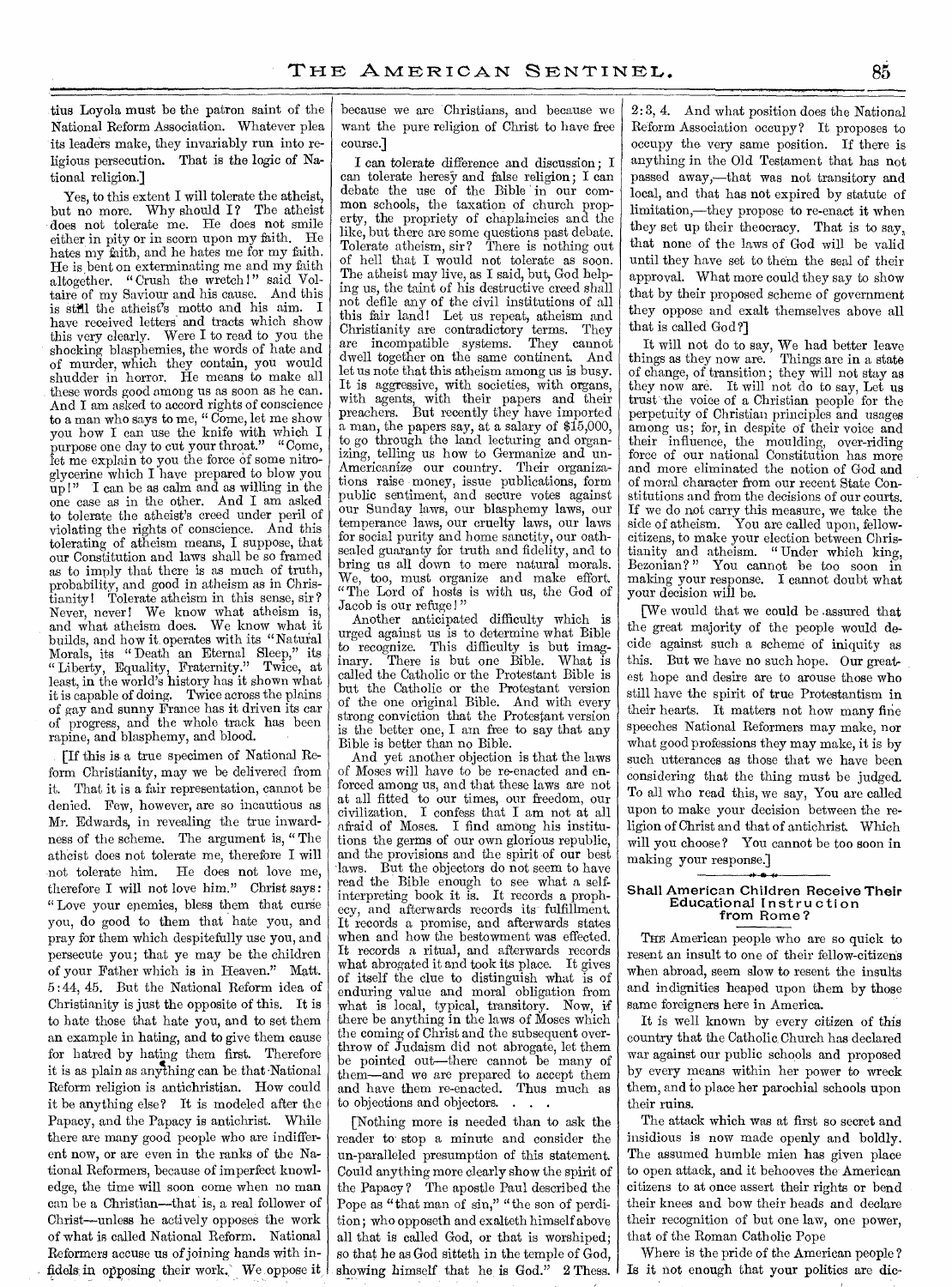tated and controlled by the Pope at Rome ? that you must permit your children to be educated by that church? Is it not enough to have flung at you, as Father Schaner, representing the Roman Catholic Church, flings,— "The public schools have produced nothing but a godless generation of thieves and blackguards,"—without their further taking their children from them and educating them in the belief that not alone were you raising genera: tions of thieves and blackguards when alive, but that when dead you have gone to *hades,*  never to be seen by them more?

Our dictionaries, our encyclopedias, our histories, give definitions of inquisitions and indulgencies, but all those dictionaries, encyclopedias, and histories must be laid aside for those made by Roman Catholics, and the process has already commenced in Boston, and the teacher who dares to give the generally-acknowledged definition of these two words, those given in dictionaries, the statements of encyclopedias, and the recitals of history, is removed.

And so it is that the glorious day that the Catholic *Telegram* talks about, when our publicschool system shall be shivered to pieces, is approaching.

You have heard a good deal of talk about the Travis case in Boston, where a teacher was removed from his school at the request of the Roman Catholics, for teaching the history as it was given to him; and yet this is not the only instance of Roman rule in Boston. A teacher there who had been marking some Roman Catholic children for coming late to school, was warned by the Catholic priest that he would make trouble for her if she continued to do that, which meant a dismissal, and she knew it and ceased.

The fact is the Catholics feel justified in insulting our public schools in any way they can; by every act they say, as the *Freeman's Journal* says: "Let the public-school system go to where it came from—the devil."

All this they mean, and more too; they have played their cards shrewdly; they have seen to it to get a sufficient number of Catholics on the school board, and in no instance where they had the power has a Protestant teacher been put in the public schools -when a Catholic teacher could be obtained. And all this is allowed to be done for fear of losing the Irish vote; and so it is that, while they are but a small minority, they are actually ruling the majority.

We defy contradiction when we state that there is no country under the sun but what more freedom and tolerance is permitted than in this boasted land of freedom and liberty. You have more freedom of expression, and less danger in criticising the Roman Catholic Church, under the shadow of the Vatican in Rome than you have under the shadow of the old State House or Faneuil Hall in' Boston. The teachers and scholars of the schools in Ireland are in less danger of insult and obloquy from the I:ish people under English reign than the teachers and scholars here in America under alleged American reign. What a burlesque it is to talk

about freedom and home rule for Ireland when our school-teachers dare not utter a word that may be construed as reflecting upon the Roman Catholic Church here in alleged free America!—Peabody *(Mass.) Reporter.* 

# The Woman's Christian Temperance Union Defended.

MR. JOHNSTON has sent us another communication in reply to our article in the September SENTINEL on the Woman's Christian Temperance Union; and here it is :-

EDITORS AMERICAN SENTINEL: The next charges you bring against the Woman's Christian Temperance Union are, first, that it "proposes to establish a theocracy in this country," and to this end demands the ballot for women. Second, that it is the closest ally and the most powerful support of the National Reform Association.

What you say under the first charge I confess I am not sure that I understand. If I do, the burden of your objection lies against " putting the ballot into the hands of women." But how this would "establish a theocracy" I cannot see. A theocracy is a Government immediately directed by  $\check{G}$ od. A true theocracy in the United States now would be a pure republic in which the people—not the men only, but both men and women—would choose all the officers, and in which the will of God would be supreme, higher than the will of the people, and higher by the consent and will of the people. And I cannot see how any Christian man or woman can object to such a theocracy. I wish our Government was such now.

As to woman suffrage I may say that I am not aware the Woman's Christian Temperance Union has ever given any deliverance. No doubt many of the members favor it and have so said; and probably some local Unions may have so voted. I do not know. Good women as well as good men all over the country favor it; multitudes of both oppose it. Your charge against the Woman's Christian Temperance Union is founded only on what somebody in 1886 wrote for some monthly reading. It seems to me, therefore, that it is "far-fetched."

But the big end of your assault upon the Woman's Christian Temperance Union is its affiliation with the National Reform Associa-And in your amplification of the charges against said Association, you make various propositions that I think are without<br>foundation. I am not a member of the Asso-I am not a member of the Association (I like my church better), but I indorse its principles and am familiar with its history and work, and I most unhesitatingly deny the statements you make. The Association does not " propose to turn this Government into a theocracy," except in the sense defined above. The Association does not "declare that dissenters from National Reform opinions cannot dwell together on the same continent with National Reformed Christianity." The Association never did declare that "there is nothing out of hell that should be tolerated as soon as these."

You do not like Senator Blair's proposed constitutional amendment. Will you be so kind as to publish it in the SENTINEL, so that your readers may judge of it for themselves, for I think your greatest objection must be that it is worded on the presumption that the first day of the week is the Christian Sabbath.

Finally, you charge the National Reform Association with being an ally of the Papacy. Among other things of the same kind and very doubtful you say that "the Association argues that the Catholic Bible and Catholic instruction shall be established in the public schools wherever Roman Catholics are in the majority." This, like your other statements, must be positively denied. The Association never said anything of the kind. Secretary Stevenson, I think, at some public meeting at Saratoga a year ago, said something about permitting the Catholics to read the Donay Bible in their schools rather than: have no Bible-reading at all; but I never heard that other National Reformers agreed with him. And sure I am that the Association never said a word. in approval of what he had said at Saratoga: This, your charge against the Association, is therefore not only " far-fetched." but unfair

In reference to what you say about National Reformers pledging themselves to join hands with the Roman Catholics to secure and enforce the National Sunday Law, I am not so well informed and cannot deny so positively. Perhaps some of them have been guilty of it. But even if they have been it is unfair to charge it against the Association or against<br>other members of it. N. R. JOHNSTON. other members of it.

1. Mr. Johnston says we " charge " that the Woman's Christian Temperance Union proposes to establish a theocracy in this country, and then defends the Union by declaring such a theocracy a good thing, and by saying he cannot see how any Christian man or woman can object to it. In other words, he defends the Union against the charge, by confessing that the charge is valid. A theocracy *is* a Government immediately directed by God; and it must be established immediately by God. But these people nowadays do not intend that this proposed theocracy shall be either established or directed immediately by God. They intend to establish it by popular vote, and to have it directed by human administration as now. Then, such a Government being, as they claim, a Government of God, whoever shall sit at the head of the Government will sit there in the place of God, and as the representative of God and the executor of his will. And that is all that the Papacy has ever claimed to be. Under the theory of the National Reform-Woman's Christian Temperance Union the claims of the Pope are neither presumptuous nor extravagant. And if the Woman's Christian Temperance Union theory shall ever be formed into Government here, there will be here but the Papacy over again.

2. He says our charge "against the Woman's Christian Temperance Union is founded only on what somebody in 1886 wrote for some monthly reading. It seems to me, therefore, that it is far-fetched." Yes, our charge is founded only on what "somebody" wrote, etc. Exactly who *wrote* it we do not know, but we do know that *Miss Frances E. Willard*  edited it; and we count her *somebody*, at least so far as the Woman's Christian Temperance Union is concerned. She edited it and published it in her official capacity as president of the National Woman's Christian Temperance Union; and it was sent abroad to the local Unions as an official document, and it was received and read in the local Unions as such. Mr. Johnston or anybody else can find the whole reading with these particulars in the *Christian Statesman* of September 30, 1886.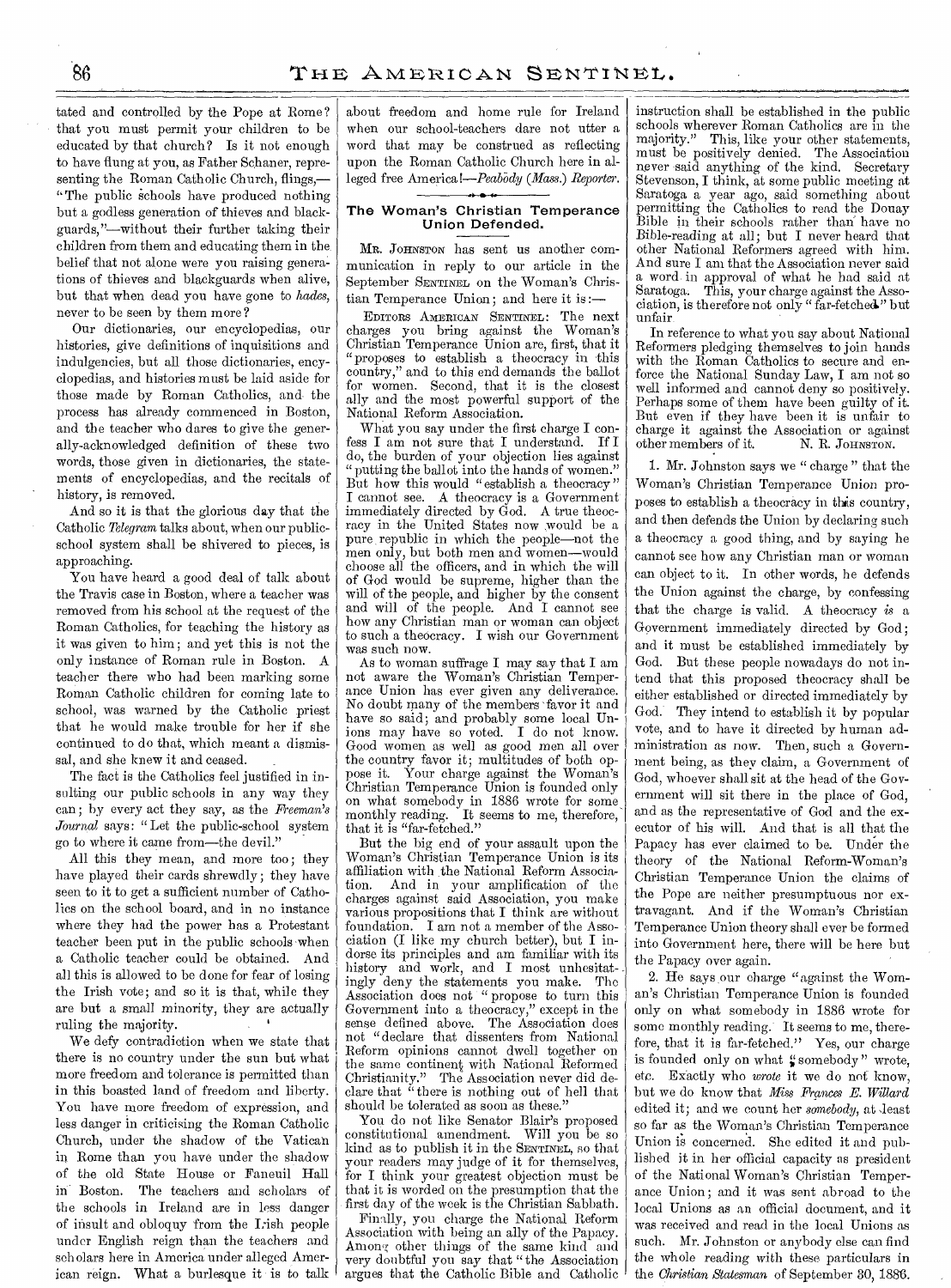This it is upon which our charge is founded, and it is not "far-fetched."

3. Next he defends the National Reform Association, by saying that it does not propose to turn this Government into a theocracy, *"except in the sense indicated above."* That is to say that the National Reformers do not propose to turn this Government into a theocracy *except* by turning it into a theocracy.

4. He says, " The Association does not declare that' dissenters from National Reform opinions cannot dwell together on the same continent with, National Reformed Christianity ; " and that "it *never did* declare that there is nothing out of hell that should not be tolerated as soon as these." The speech in which both these statements were made is printed in this number of the SENTINEL, which Mr. Johnston may read, and our readers may read it and judge between us and•Mr. Johnston. That speech was made by Rev. Jonathan Edwards, D. D., a vice-president of the Association, in a National Reform National Convention held in New York City, February 26, 27, 1873. It was officially published by the Association, of whom we bought it; and it is at this day still advertised and sold by the Association as official and repre-,sentative National Reform literature. If that does not make it the declaration of the National Reform Association, then how would it be possible for the Association to declare anything.

5. We printed in full in the July SENTINEL (1888) both the Sunday Bill, and the proposed constitutional amendment introduced by Senator Blair. We oppose them both because they are both antichristian, subversive of liberty, savoring of tyranny, and directly in the line of the establishment of a religious despotism.

6. Our charge that the Association agrees that the Catholic Bible and Catholic instruction shall be established in the public schools wherever the Roman Catholics are in the majority, Mr. Johnston says must be positively denied, and then admits that Secretary Stevenson did say something about it at Sa'ratoga, but that the Association never said a word in approval of it. Mr. Stevenson did say it,—and he was officially representing, and acting for, the Association when he said it. And when Dr. Price made his motion, that motion commissioned "the National Reform Association" to secure such an agreement with the Catholic officials "if possible." And Mr. Stevenson, as secretary' of the Association, and for the Association, accepted the commission; and the whole thing was printed in the *Christian Statesman.* If that is not the word and act of the Association then what could be?

7. About pledging the National Reform Association to join hands with the Catholic Church, he thinks that " perhaps" some of them have been guilty of it. Yes, they are guilty of it. There is no perhaps about it. The statement was made in an editorial in the *Christian Statesman,* December 11, 1884. The *,Christian Statesman* is the official organ of the National Reform Association, and if its-editorial utterances are not the utterances of the Association then whose utterances are they?

The SENTINEL does not dwell on techincalities; it does not take unfair advantages; it does not make people or parties transgressors for a word. By the plainest, fairest, and most logical interpretation possible, the iniquity of this National Reform, Woman's Christian Temperance Union political scheme is great enough. There is no need to dwell on technicalities. And as for our statements, they are always made on authority, and as nearly correct as we can possibly make them. The SENTINEL knows precisely what it is doing, and Mr. Johnston and others like him had better stop criticising, and go to believing, what the SENTINEL *says.* A. T. J.

# Woman and the Advent.

WE used to think that the ballot in the hands of women would be the "handwriting on the wall " for the saloons of our land. But when we learned that there are in the city of Philadelphia alone 6,000 women *engaged in the liquor business,* that fact gave the prospect a somewhat different complexion. Whether or not there are in Philadelphia 6,000 well-bred, pure, and noble women who, if women could vote, would arm themselves with the ballot and go to the polls in behalf of law, sobriety, and home, may be something of a question; but if the privilege of suffrage was theirs, it is pretty certain that 6,000 ballots in that city would go from the hands of a certain class of women solid for rum. There are vicious women as well as vicious men; and the ballot in the hands of these would offset as many in the hands of the good and true.

But while the prospect in this direction appears less hopeful, evidence is more and more frequently appearing to show that women are as susceptible, at least as men, to fanaticism, and would be in danger of using the power of the ballot under the influence of prejudice and blind impulse, as often, perhaps, as under the guidance of intelligence and reason. That this is no uncharitable judgment, we offer as evidence the following paragraph from the "Prospectus of Evangelistic Board of the Nationel 'Woman's Christian Temperance Union for 1888," as published in the *Christian Statesman,* of April 26, 1888:—

"As Christ came first by Mary alone in the stable at Bethlehem, so shall he *come the second time,* to reign King and Lord, by *this confederation of the women* of the whole world, exalted to the high place which is hers under the gospel; not only as the mother and educator of lawmakers and rulers, but set free from the domination of mere animal force, herself co-ruler and legislator in the State as well as in the home, according to God's evident plan that the world should not always be left *comfortless."* 

In this quotation the italics are ours, with the exception of this last word, which we give as we find it. Allusion is evidently made to John 14 : 18, where Christ assures his sorrowing disciples, to comfort them in view of his departure to Heaven, that he will return again:

" I will not leave you comfortless: I will come to you."

Does the language of the extract quoted above mean that this "confederation of the women " is to *be* the second coming of Christ? that *through them* he is to reign King and Lord over the earth? Or does it mean that his second personal coming is dependent on this "confederation of the women"? With either view the position is unscriptural and fanatical enough to suit an Ignatius Loyola. It is easy to see how women who are ready to entertain such views, could be induced, under the subtle deceptions of the National Reform Association, to embark in favor of an oppressive Sunday law, which would ride rough-shod over the most sacred rights of conscience, and the dearest liberties of mankind. *—Review and Herald.* 

# VIEWS OF NATIONAL. REFORM.

# *PACKAGE NO. 1, 184 PAGES, 20 CENTS.*

| This package contains thirteen tracts treating upon the va-                            |
|----------------------------------------------------------------------------------------|
| rious phases of the National Reform movement, as follows:-                             |
| NO.<br>PAGES.                                                                          |
|                                                                                        |
| 8                                                                                      |
| 3. National Reform and the Rights of Conscience,  16                                   |
| 4. The American Papacy, $\ldots$ . $\ldots$ . $\ldots$ . $\ldots$ . $16$               |
|                                                                                        |
| 6. National Reform is Church and State, 16                                             |
| 7. Purity of National Religion,<br>8                                                   |
| 8                                                                                      |
|                                                                                        |
| 10. National Reformed Constitution and the American                                    |
| $\text{Hierarchy}, \ldots, \ldots, \ldots, \ldots, \ldots, \ldots, \ldots, \ldots, 24$ |
| 11. The Republic of Israel, $\dots \dots \dots \dots \dots \dots \dots \dots$<br>8     |
| 12. National Reformed Presbyterianism,  32                                             |
| 13. The National Reform Movement an Absurdity, 16                                      |
| The above package will be sent post-paid to any address for                            |
| twenty cents.                                                                          |
| Address.<br>AMERICAN SENTINEL, Oakland, Cal.                                           |

# IN THE HEART OF THE SIERRAS. BY J. M. HUTCHINGS.

Ems new work is a complete historical and descriptive summary of the wonderful Ye Semite Valley and BigTree Groves. The author, Mr. Hutchings, is an old pioneer, and has for more than 20 years resided in the Valley. He took the first sketches of it that were ever taken, and was the first to make its

MARVELOUS GRANDEUR KNOWN TO THE WORLD.

The work is complete in one volume of nearly 600 pages, and is illustrated with over 150 illustrations, 28 of which are

#### BEAUTIFUL PULL-PAGE ARTOTYPES.

These artotypes are the most charmingly characteristic of any illustrations ever produced, and arc perfectly true to life, having been photographed from nature. Sold only by subscription. Agents wanted everywhere. For prices and terms,<br>Address.

PACIFIC PRESS, Oakland, Cal.

# HISTORY OF THE SABBATH AND FIRST DAY OF THE WEEK.

BY ELD. J. N. ANDREWS

THIS WORK CONTAINS A MINE OF INFORMATION.

THE Bible record of the Sabbath; the secular history concerning it, the successive steps by which the change to the first day was made, and the work of restoration, are given in detail. Every text of Scripture concerningthe Sabbath is commented on at length; and the complete Testimony of the Fathers in regard to the Sabbath and first day is given. The comparative merits of the seventh and the first-day Sabbaths are fully shown. A. copious index enables the reader to find any text, or the statement of any historian.

Should be read by everybody. 548 pp. Price, \$2.00. PACIFIC PRESS, Oakland, Cal.

# MISCELLANEOUS TRACTS.

*ASSORTED PACKAGE NO. 6. PRICE, 25c.*  THE Plan of Redemption-The Sufferings of Christ-The Sanctuary of the Bible—Scripture References—The Spirit of Prophecy—Spiritualism a Satanic Delusion—Samuel and the Witch of Endor—The End of the Wicked—The Two Thrones.<br>Address, PACIFIC PRESS, Oakland, Cal. PACIFIC PRESS, Oakland, Cal.